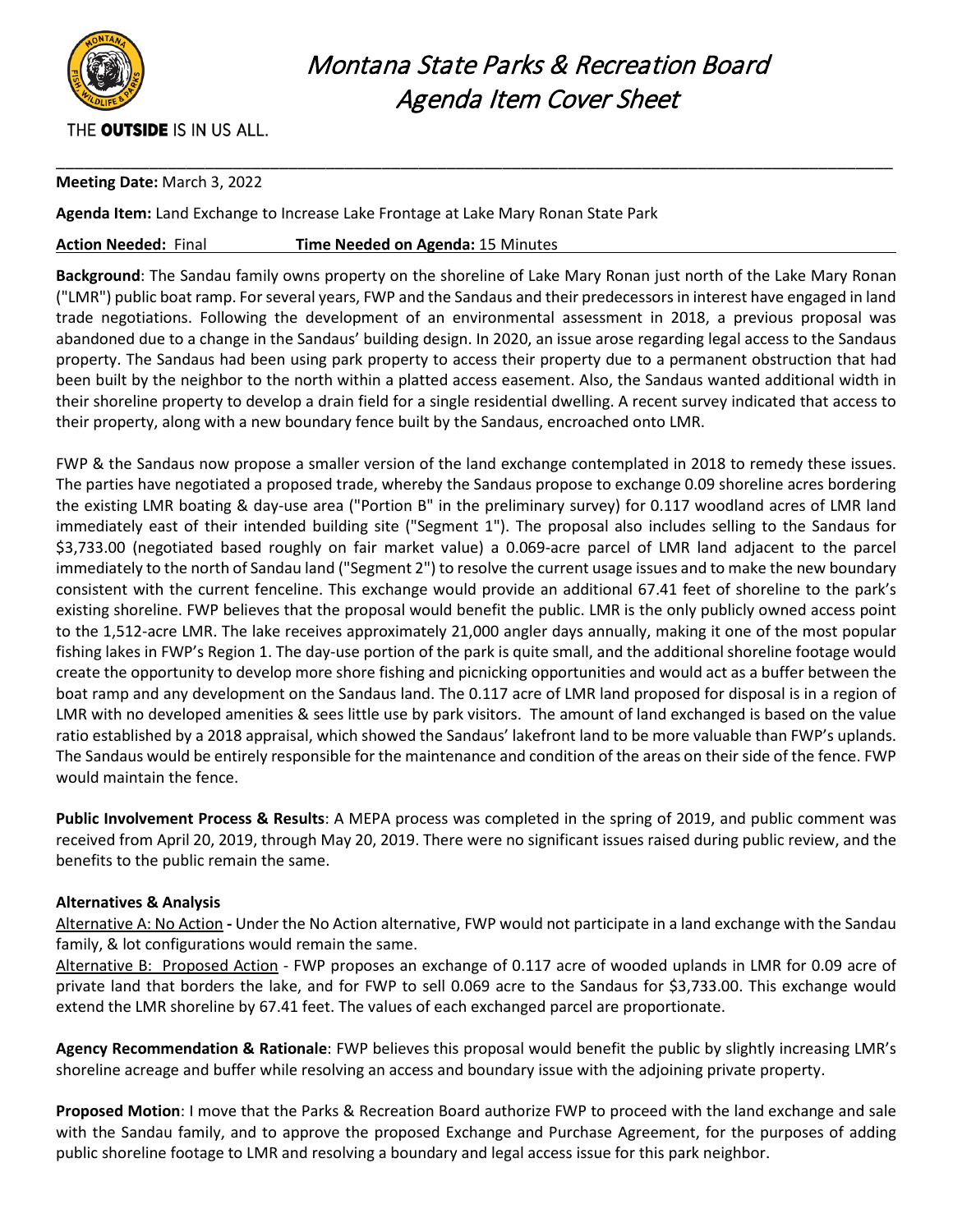## APPROXIMATE DEPICTION OF COS 5336 SANDAU—FWP LAND EXCHANGE.



Parcel transferred to FWP